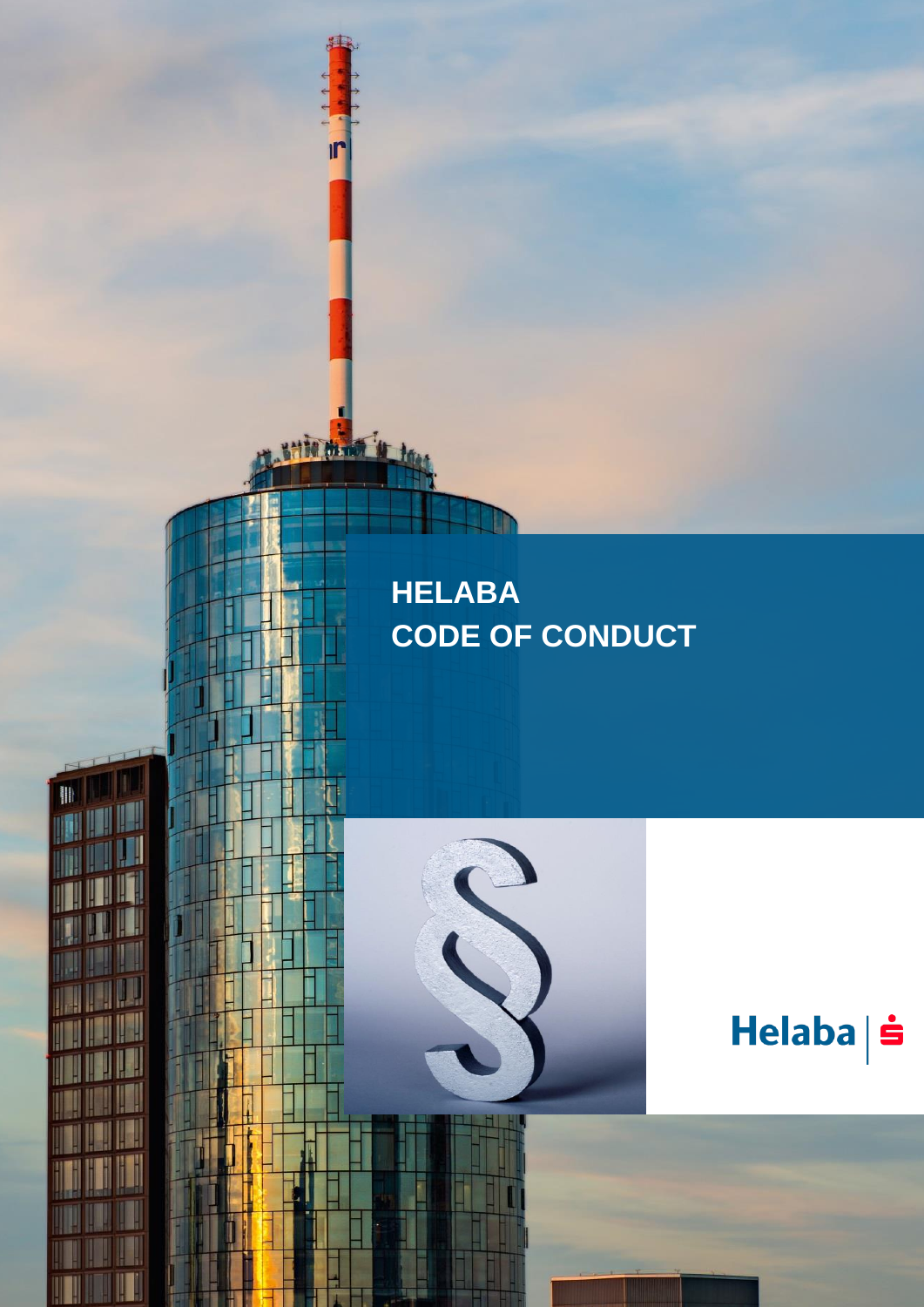Publisher:

Helaba Landesbank Hessen-Thüringen Girozentrale MAIN TOWER Neue Mainzer Straße 52-58, 60311 Frankfurt am Main **Germany** Tel: +49 69 9132-01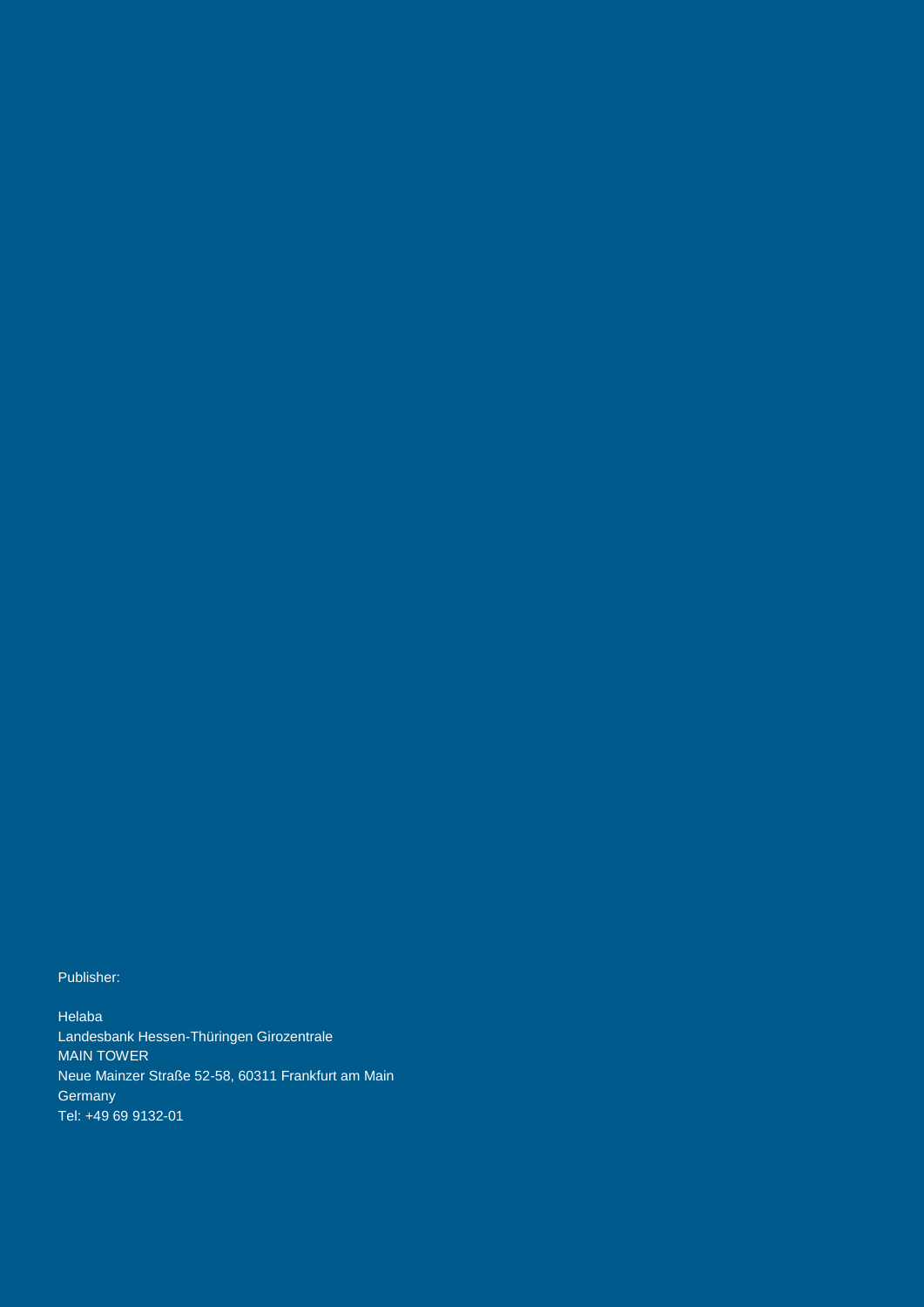## **Contents**

| 10   |  |  |
|------|--|--|
| 11   |  |  |
| 11.1 |  |  |
| 11.2 |  |  |
| 11.3 |  |  |
| 12   |  |  |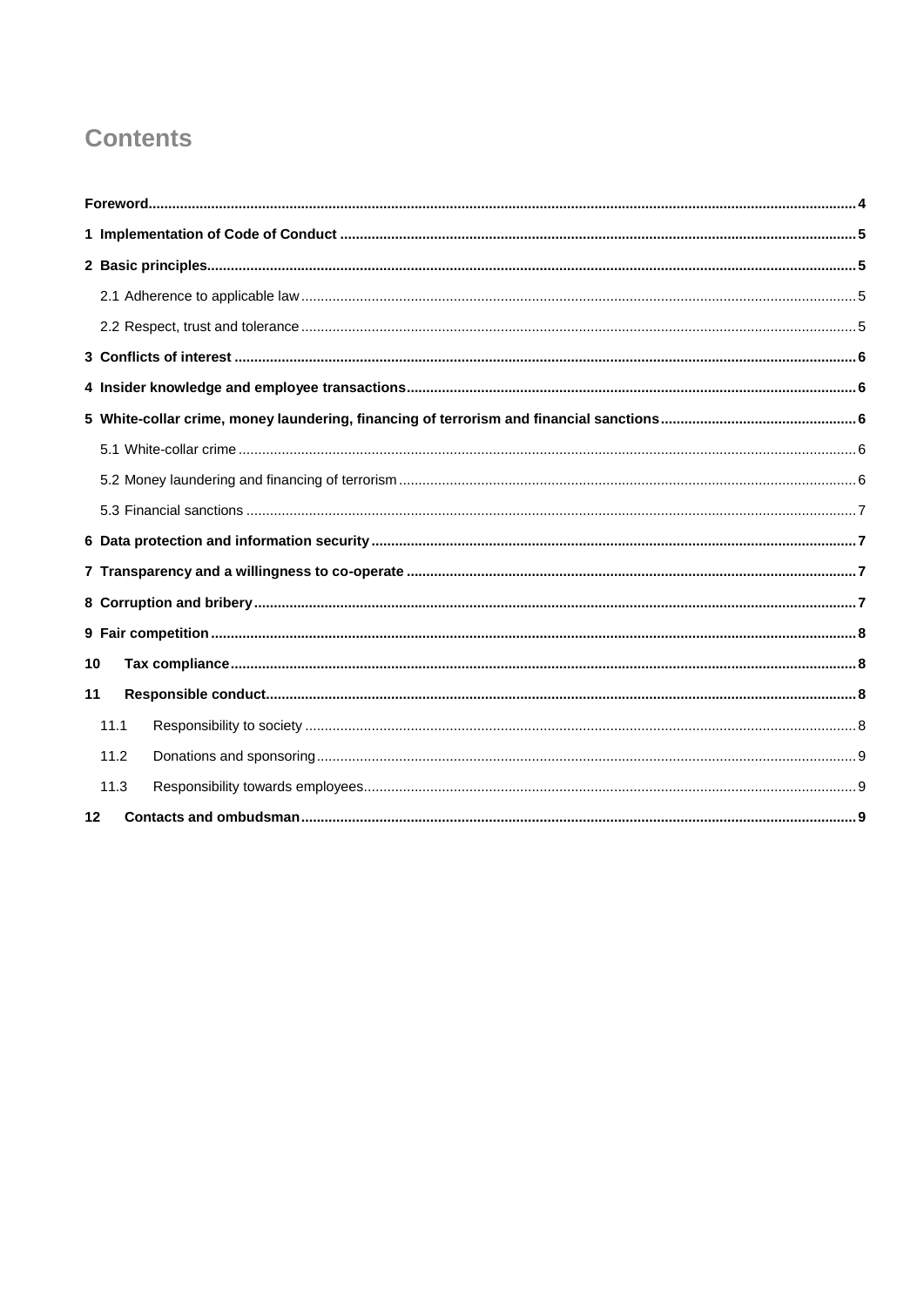### <span id="page-3-0"></span>**Foreword**

Success in business and a responsibility towards society at large are the goals of our daily work. For Helaba and its employees, acting in a responsible, ethical and lawful way is the basic principle it adheres to in the fulfilment of its tasks.

This Code of Conduct, to which we orient ourselves, acts as a common guideline that defines a reliable framework for responsible behaviour within the bank as well as towards business partners and the general public.

This Code of Conduct is based on international conventions and guidelines, such as the Universal Declaration of Human Rights, conventions of the International Labour Organisation (ILO) and the United Nations Global Compact. By participating in the UN Global Compact, we affirm our commitment to social responsibility in the core issues of human rights and labour standards, protecting the environment as well as preventing corruption.

Violating laws and regulations as well as acting in a way that does not conform to social standards are not compatible with our system of values. They damage the reputation of our bank and may have negative legal consequences. The Code of Conduct increases awareness of possible risks and thus helps to avoid infringements of the law.

Confidence in the reliability and integrity of Helaba forms the basis of our long-term success and future growth. The conduct of each individual is a crucial component underpinning the continuity and further development of the bank.

We would like to express our sincere gratitude to you for conveying Helaba's values through your personal integrity.

Halle Mallen Thomas Groß Dr. Detlef Hoseman Hans-Dieter Kemler

Krisun dem X

Kláus-Jörg Mulfinger Dr. Norbert Schraad CChristian Schmid\*

\*designated Member of the Board of Managing Directors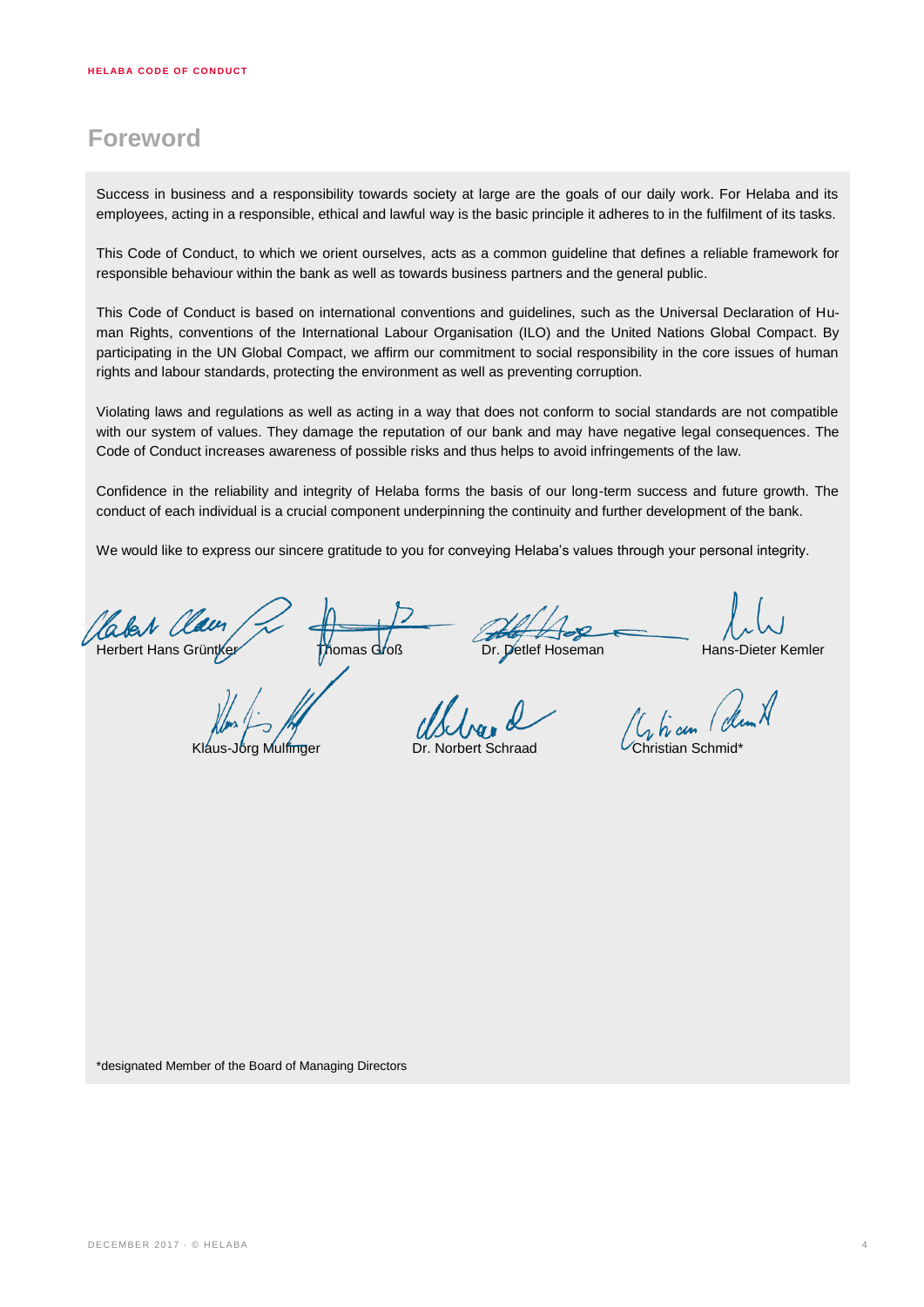### <span id="page-4-0"></span>**1 Implementation of Code of Conduct**

This Code of Conduct represents a framework that assists all of Helaba's employees in meeting legal requirements and societal expectations in their daily work. It thus forms the basis for an ethical and sustainable corporate culture.

Rather than a stand-alone legal basis, this Code of Conduct is an incomplete summary of regulations, the effectiveness of which in respect of employees is ensured by means of internal directives and guidelines. The principles defined in this document are minimum standards that support us in consistently aligning our conduct towards colleagues, customers, business partners, market participants, shareholders, public sector agencies and the general public to a common set of values.

### <span id="page-4-1"></span>**2 Basic principles**

#### <span id="page-4-2"></span>**2.1 Adherence to applicable law**

Adherence to applicable provisions and laws on local, national and international levels is a matter of course for us.

In his or her field of activity, every member of staff is responsible for ensuring that s/he is aware of and observes the applicable regulations. Managerial staff have a particular responsibility, since they must ensure that the employees in their charge have access to sufficient information and, in respect of their function as role models, live and breathe the Code of Conduct.

Violations of the law have the potential to damage the bank, its employees and its customers as well as to put Helaba's reputation at risk. Therefore, in order to prevent and investigate culpable violations of the law, binding regulations and processes have been implemented. Culpable violations of the law will be rigorously prosecuted and, if necessary, sanctioned by disciplinary or civil action.

#### <span id="page-4-3"></span>**2.2 Respect, trust and tolerance**

The working environment at Helaba is characterised by a feeling of respect, tolerance and trust. Everyone has the right to be treated with respect and not to be subjected to any kind of discrimination.

Helaba does not tolerate any acts of discrimination or unfairness towards employees, customers or business partners as a result of their gender, age, disability, ethnic origin, nationality, their being pregnant or a parent, religion, beliefs or sexual orientation, or for any other reason that falls within the scope of anti-discrimination laws. By signing the Diversity Charter, Helaba has affirmed these fundamental values and codified them into a binding framework. The Diversity Charter is a voluntary commitment by business to promote a corporate culture free from prejudice and discrimination.

Treating each other with respect means interacting in a polite and open way. We do not tolerate any kind of hostile behaviour at the workplace and we prohibit any form of harassment and intimidation.

Helaba attaches importance to an open working atmosphere, in which members of staff are able to broach critical issues without hesitation. Information about critical issues will be investigated without prejudice. Even if any subsequent investigation does not corroborate an initial suspicion, the employee does not have to fear any consequences as long as s/he acts in good faith.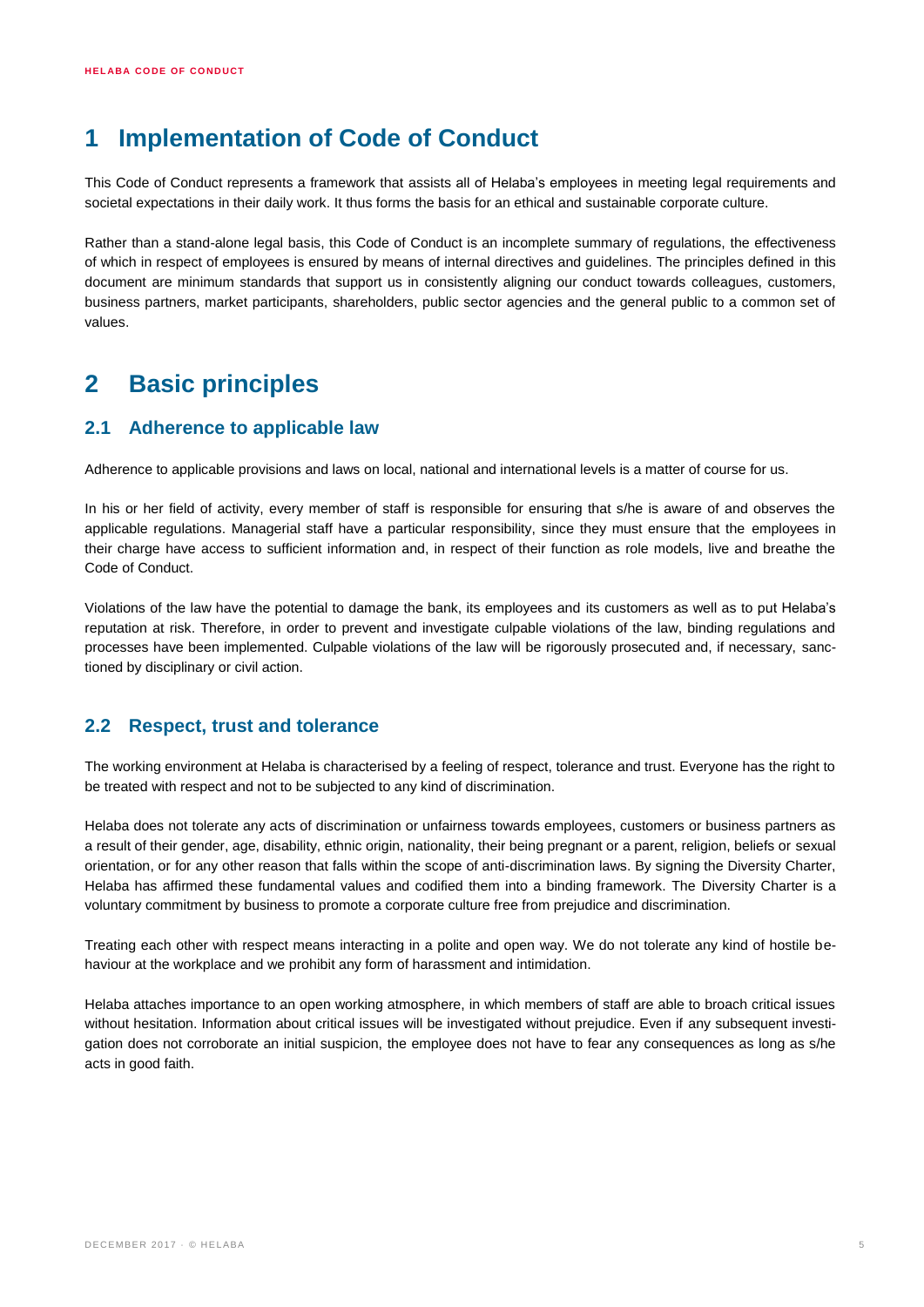### <span id="page-5-0"></span>**3 Conflicts of interest**

When providing banking services, situations may arise which can lead to conflicts of interest. If conflicts of interest are not dealt with appropriately, they can jeopardise the trust and reputation Helaba enjoys and risk the imposition of civil and regulatory sanctions.

Helaba will take all appropriate measures to identify and avoid any potential conflicts of interest. Should conflicts of interest be unavoidable, we will deal with them in a transparent way. In so doing, Helaba will always take care to ensure possible conflicts are dealt with in a proper and fair manner. Personal interests or interests of the bank are not permitted to influence responsible conduct towards our customers and business partners.

Members of staff may not pursue secondary employment or conduct additional business, especially in return for payment, for themselves or for third parties, without obtaining prior approval.

### <span id="page-5-1"></span>**4 Insider knowledge and employee transactions**

In the scope of its business activities, Helaba gains access to confidential and insider information. This information has not yet been made public and may significantly influence the price of a financial instrument should it enter the public domain. Exploiting such information is a criminal offense.

Helaba has taken extensive steps to prevent the improper use of such information. These include defining guidelines for employee transactions in order to ensure members of staff act in a responsible way in accordance with the law. These employee guidelines are systematically monitored by the compliance unit in an on-going process. Any suspected cases of improper use must be immediately reported to the relevant authorities.

### <span id="page-5-2"></span>**5 White-collar crime, money laundering, financing of terrorism and financial sanctions**

#### <span id="page-5-3"></span>**5.1 White-collar crime**

All forms of criminal activity are unacceptable for the bank as a whole and its employees. Due to the nature of the banking business, our focus is primarily on preventing white-collar crime (e.g. fraud, corruption and bribery). In meeting our responsibility towards our employees, customers and owners, we resolutely oppose all forms of criminal activity. Binding rules governing the investigation of suspicious circumstances are enshrined in operating procedures. Consequently, should any suspicious circumstances be substantiated, we will take legal action.

#### <span id="page-5-4"></span>**5.2 Money laundering and financing of terrorism**

We are aware of the danger, as a bank with global operations, that we may be the subject of abuse for the purpose of money laundering and/or the financing of terrorism. An awareness of this danger helps us to implement appropriate preventative measures to minimise this risk. We only maintain business relationships with legitimate partners, whose financial resources were legally obtained.

The bank has established wide-ranging internal procedures in order to prevent money laundering activities that involve profits generated from the financing of terrorism, organised crime or other serious criminal offenses.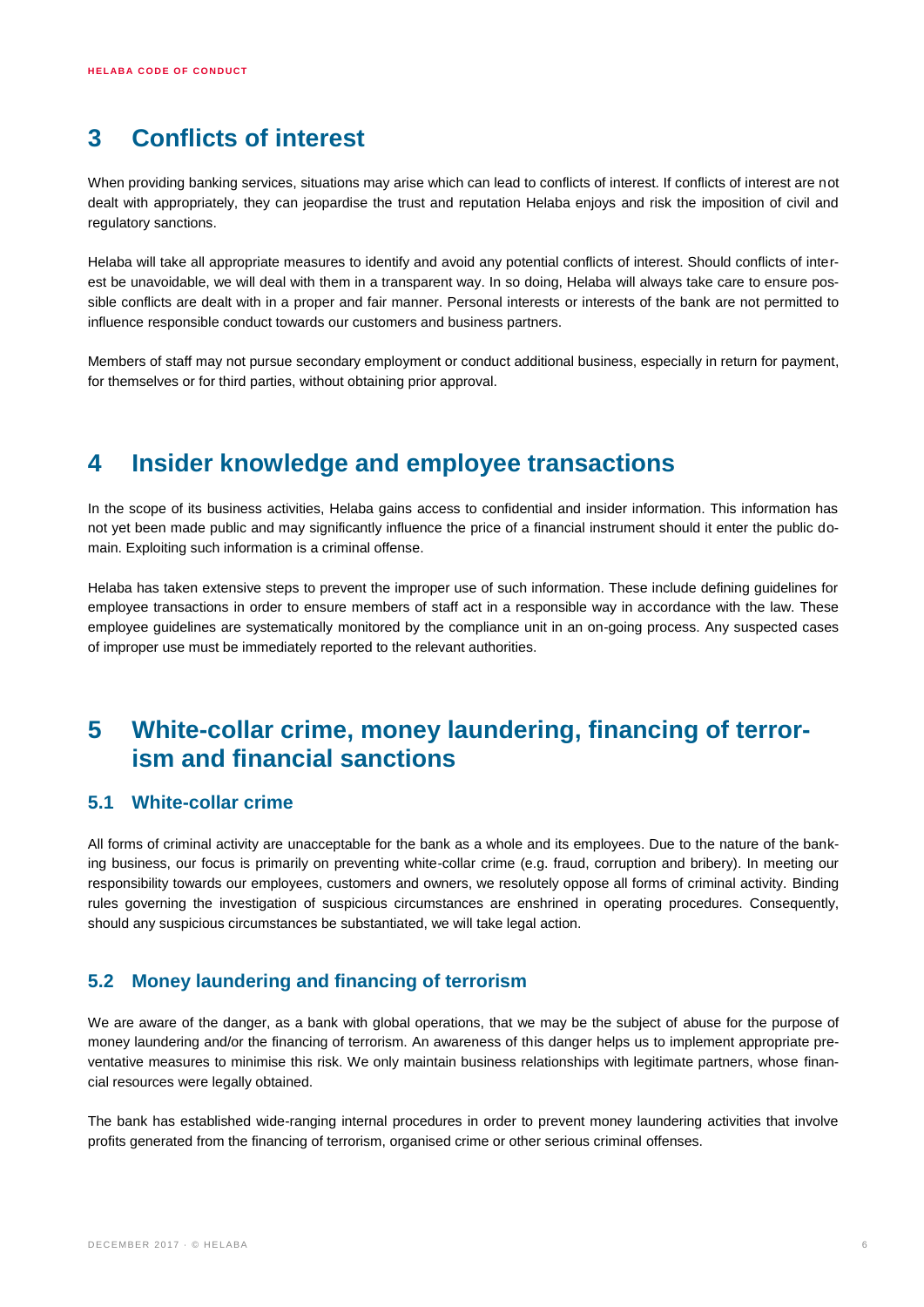We rigorously adhere to our statutory reporting obligations and immediately report all cases with reasonable grounds for suspicion to the relevant authorities.

We conduct regular training sessions for all members of staff in order to increase understanding of these issues. In this way, Helaba is creating a high level of awareness of the problem of money laundering and the financing of terrorism.

#### <span id="page-6-0"></span>**5.3 Financial sanctions**

When conducting our business, we comply with national and international financial sanctions and embargo restrictions according to the applicable legal requirements.

### <span id="page-6-1"></span>**6 Data protection and information security**

Safeguarding confidentiality, data protection and banking secrecy as well as information security form the basis of a relationship to employees, customers and business partners that is based on mutual trust.

Personal, customer and employee data, may only be collected, passed on or processed in accordance with statutory data protection requirements and the associated operating procedures. Confidential information and banking secrecy are strictly protected in line with relevant applicable laws. Data and information are only used in the scope of their intended purpose. Enquiries from employees and customers in respect of data protection are handled by Helaba's Data Protection Officer.

The department of Information Security, which operates independently from IT in terms of its organisation and processes, ensures the confidentiality, integrity, availability and verifiability of information at Helaba as well as in relation to third parties. Aims and measures for information security defined in the IT strategy and in written rules of procedure are made transparent by the department of Information Security, both internally as well as towards third parties. Adherence to their provisions is reviewed and monitored.

In order to foster the necessary awareness among members of staff, the bank conducts training courses on the principles of data protection and information security.

### <span id="page-6-2"></span>**7 Transparency and a willingness to co-operate**

Helaba maintains an open and transparent information and communication policy.

We make information about our business activities available in a reliable and timely manner to the extent that this is required by law. Helaba treats all financial information with the greatest care.

We act in a transparent and co-operative way towards investigating and regulatory authorities in the scope of our statutory obligations and adhere to the relevant rules of procedure.

### <span id="page-6-3"></span>**8 Corruption and bribery**

As a member of the UN Global Compact, we oppose all kinds of corruption. We do not tolerate any form of bribery and corruptibility as well as the granting or acceptance of any advantage according to German law or to definitions of comparable criminal offenses in other jurisdictions.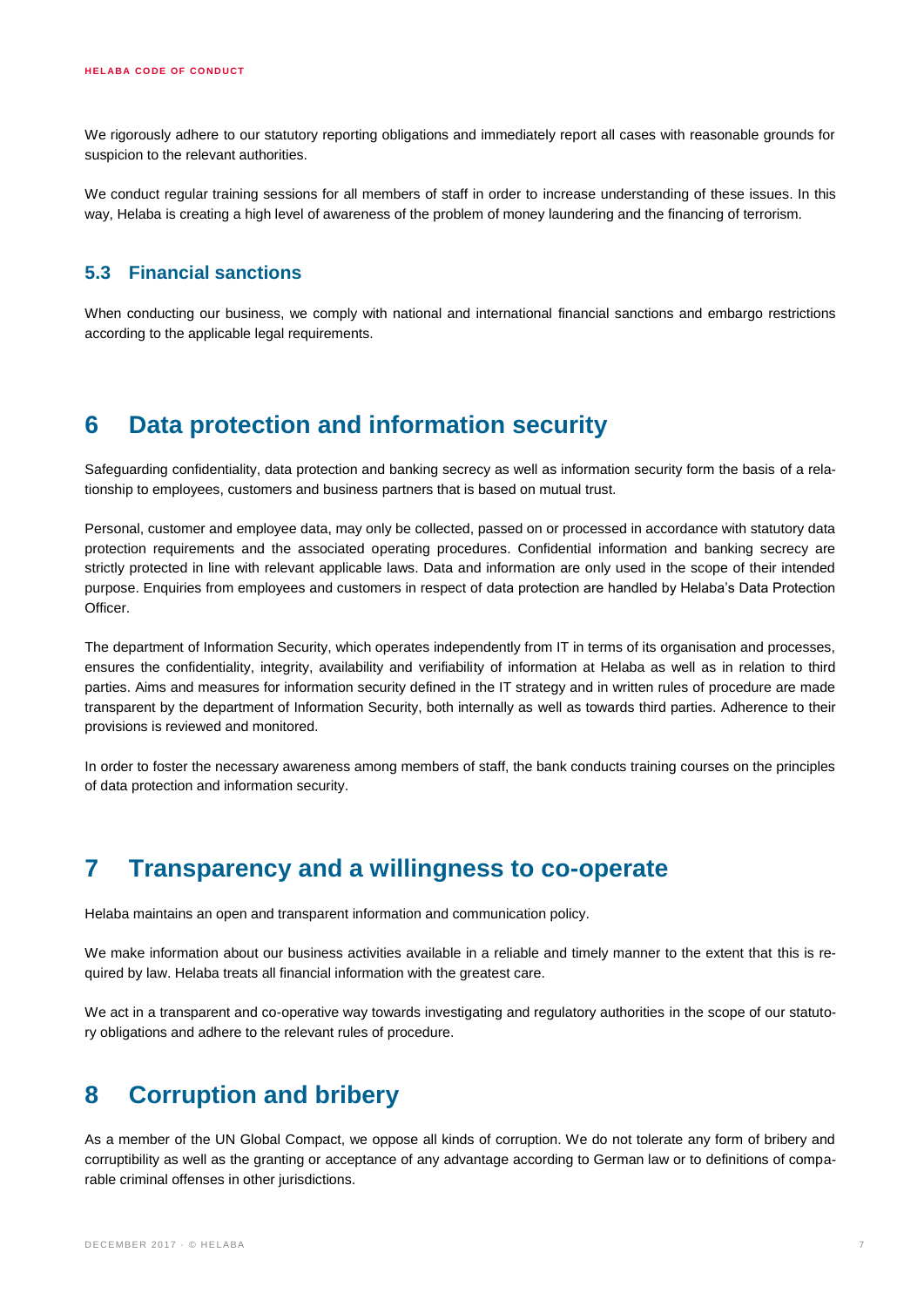This fundamental rule takes account of the fact that invitations to events or to a meal as well as giving and receiving gifts are an established part of the culture of doing business in the financial services sector. We identify with this culture as long as the legally permitted gratuities remain within a reasonable limit and are not accepted nor granted in exchange for an unlawful advantage.

It is a matter of course that we observe tax regulations pertaining to non-cash benefits, gifts and benefits in kind.

In order to ensure that business decisions are objective, transparent and made on the basis of plausible factual arguments, Helaba's operational procedures provide additional assistance and standardise approval requirements that guarantee transparency.

### <span id="page-7-0"></span>**9 Fair competition**

We operate on the market with a clear profile among a varied range of competitors. We engage in fair competition and win over customers and business partners with our expertise. We do not tolerate any violations of regulations governing competition.

For us, fair competition also involves handling intellectual property with respect. In order to prevent the misuse of a rights holder's property, we observe existing licensing rights, copyrights or other property rights.

### <span id="page-7-1"></span>**10 Tax compliance**

Fulfilling all operational tax obligations is a key corporate task for Helaba. Therefore, having a tax strategy as a binding guideline to ensure tax-related obligations are met as well as an appropriate degree of tax-related risk management is an integral component of our business strategy. Its implementation is ensured by means of an effective Tax Compliance Management System.

Tax-related decisions are made on the basis of the sustainability principle.

We co-operate with the relevant fiscal authorities in a spirit of good faith and transparency in all tax-related matters.

### <span id="page-7-2"></span>**11 Responsible conduct**

#### <span id="page-7-3"></span>**11.1 Responsibility to society**

As a bank with a legal form as an institution under public law and a public service remit, Helaba acknowledges its responsibility towards the environment and society. In addition, Helaba has defined its social and environmental responsibilities in the form of binding provisions as part of its business strategy and in a risk management process. In both of these areas, the bank has established binding standards of conduct in respect of its business activities, business operations, members of staff and social commitment.

We plan for the future in the present and advocate the responsible use of natural resources. Helaba has established a binding written code determining its responsibility for the environment: Helaba's business strategy contains an obligation to align its business activities towards sustainability and a clear commitment to tackling climate change. With our mandatory sector-specific guidelines on the energy industry, as a matter of the utmost priority we promote the use of particularly environmentally-friendly technologies and projects to support the energy transition. We are gradually withdrawing from financing coal-based energy.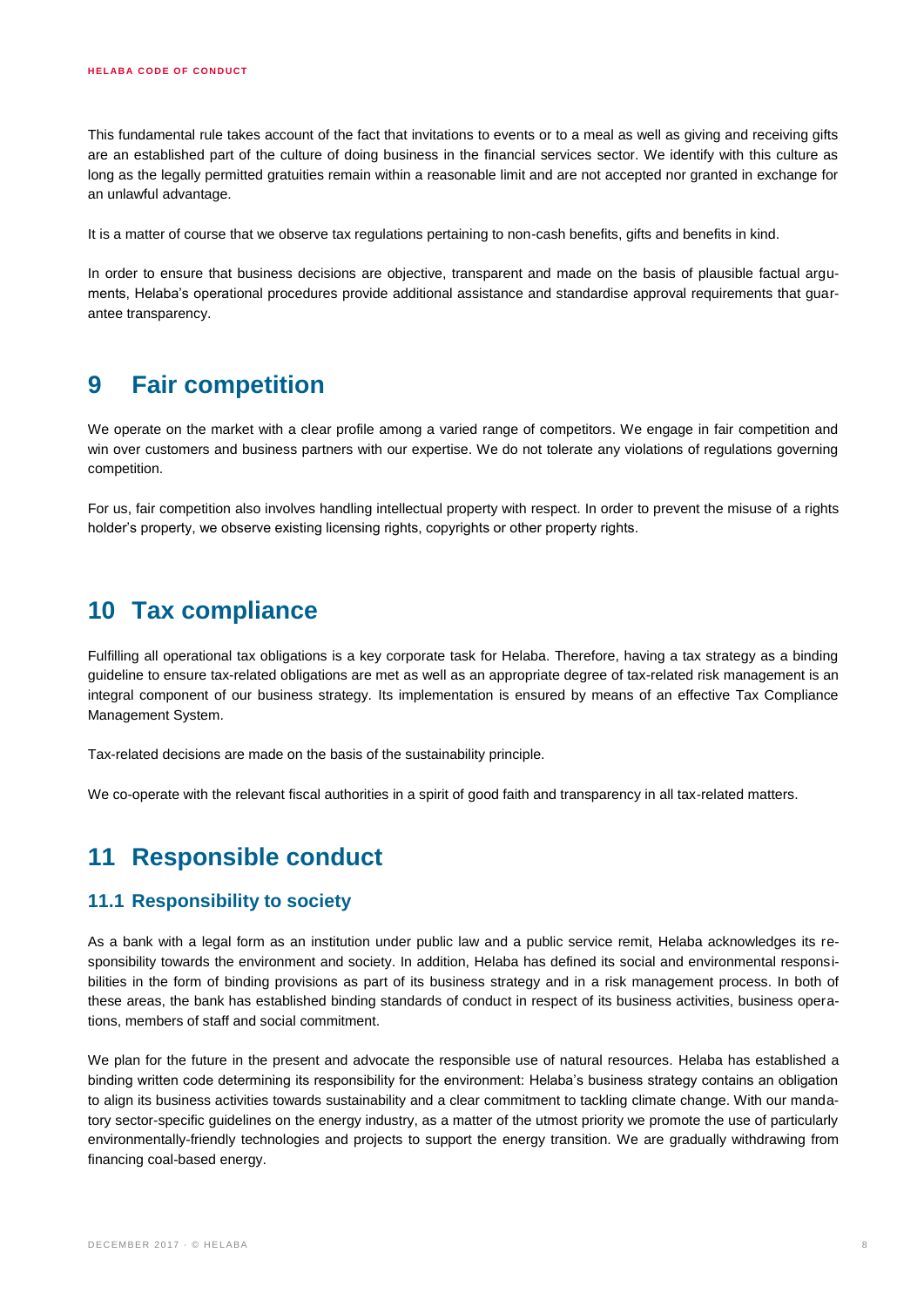Promotion of education, culture, social causes, the environment, academia and sport, in their various manifestations, forms a constituent part of our commitment to society. We strengthen social cohesion by supporting a number of programmes and improve the quality of life for people in the regions in which Helaba operates.

#### <span id="page-8-0"></span>**11.2 Donations and sponsoring**

Helaba is involved in many areas of public life as a sponsor and supports numerous organisations and projects in the fields of culture, education, the environment, sport and social causes. Helaba gives neither direct nor indirect donations to any political parties or party-affiliated organisations. Any monies or benefits (donations and sponsoring) are always awarded in accordance with applicable statutory provisions and internal promotional funding principles.

#### <span id="page-8-1"></span>**11.3 Responsibility towards employees**

The bank's success is the sum total of each employee's performance. The expertise and commitment of our staff are precious assets for the bank and are protected by ensuring that everyone is able to work in an atmosphere of mutual trust and respect.

Adherence to employee rights, freedom of association and the right to collective bargaining is essential for us.

We also consider statutory provisions on occupational health and safety as having equally binding force and importance. In addition, we contribute to maintaining the physical and mental health of our employees by providing an in-house medical service, an employee welfare service and occupational health care services.

The professional development opportunities of our staff form an essential basis for promoting employee satisfaction. As an employer, we offer jobs that are tailored to the needs and abilities of our staff and provide a variety of opportunities for further qualification. Our goal is to support our staff with individual training and development plans so that they are able to meet the challenges of the future in a motivated and self-confident way.

Helaba attaches great importance to supporting all of its employees in finding a balance between their private and professional lives. We place particular emphasis on making it easier to combine work and family life. We have a keen interest in ensuring that mothers and fathers are able to continue bringing their expertise and experience to bear in our bank and to actively participate in Helaba's success.

### <span id="page-8-2"></span>**12 Contacts and ombudsman**

The department of Compliance AML & Anti-Fraud is your point of contact for any enquiries in respect of this Code of Conduct. The department is on hand to assist employees who have any questions or concerns relating to any possible courses of action in the workplace. It is also responsible in case of any suspected infringements of operating procedures and guidelines that implement the principles of this Code or in case you observe any suspicious behaviour.

You can also file a report here anonymously. All members of staff can get in touch with an ombudsman using the socalled "whistleblower hotline", where your information will be treated with the utmost confidentiality.